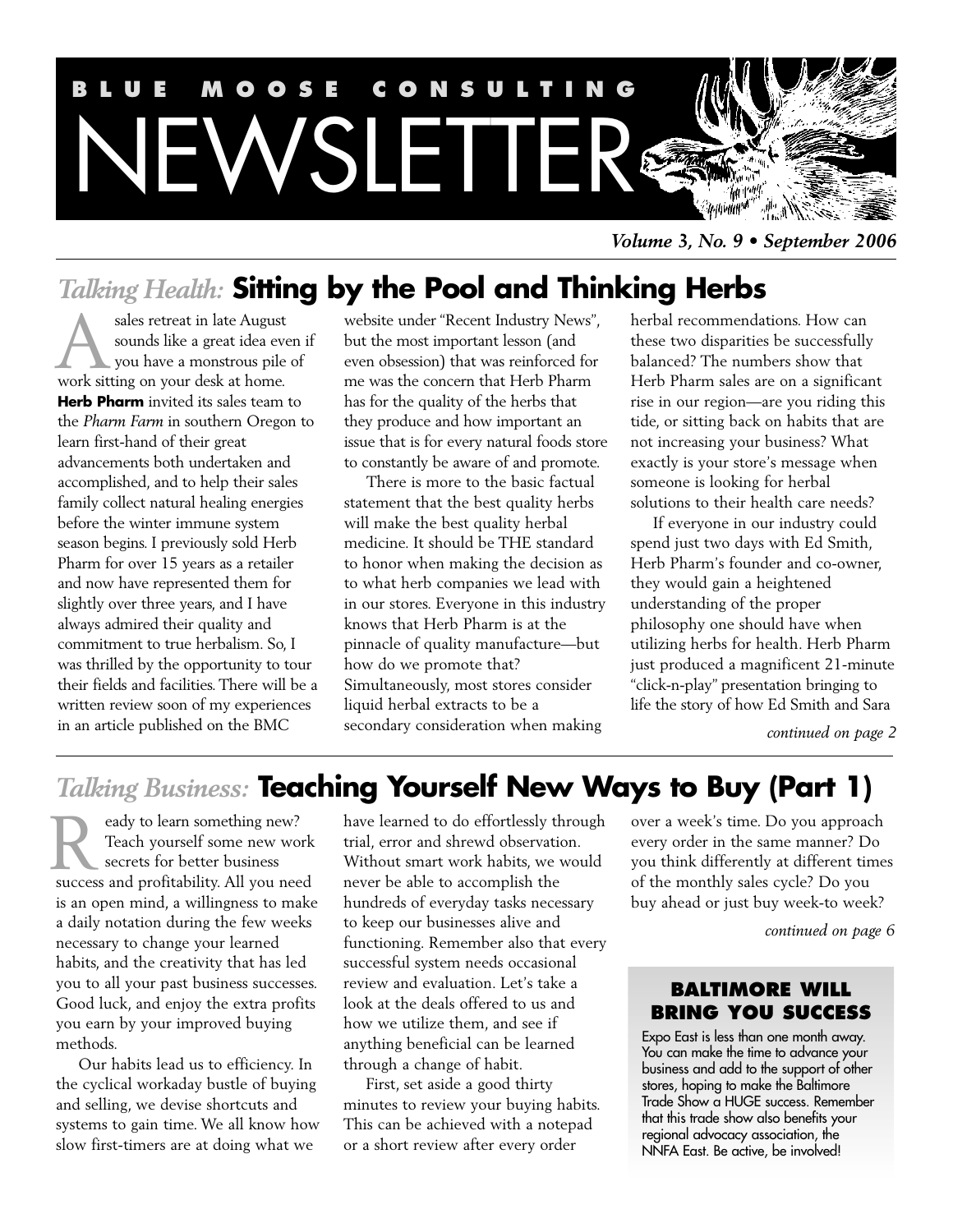## **Sitting by the Pool**

*continued from page 1*

Katz started their herb company over 25 years ago. This is a must-see for everyone in our industry. What comes across is their purity of intent when they embarked on this mission: their goals included helping people, giving back to the earth and honoring beauty in all their actions as they learned from the earth. Taking the tours and listening to Herbal Ed, it is obvious that he is still committed to these goals, as well as to advancing the quality assurances learned in the 25 years he has dedicated to studying the plants and the science of analysis and understanding that has grown since those early days.

We all implicitly understand that not all herbs are alike in their effectiveness. But how often do we think about this? If a mother comes in looking for an herb or herbal blend to lower her child's fever, do we want to sell her something on sale or that we provide because it is available through distribution? We should all remember and take seriously the responsibilities we have for people's health, (FDA restrictions notwithstanding), and for providing and informing people about the health that good herbs can bring. As complex and beautiful as the world of nutrition is, it seems innately obvious to me that there are herbal tools out there to heal every illness that will ever afflict humanity. So why do we act so casually about finding the answers?

At Herb Pharm, this search and the challenges that arise are taken very seriously. What most people do not realize is that Herb Pharm employs some of the most complex analytical laboratory capabilities in the world, guiding research, and guaranteeing unparalleled product quality and product purity. Don't be fooled by the stories of their natural hippie beginnings, the people who run Herb Pharm are at the forefront of natural herbal medicine on every possible level. The tour of the manufacturing facility (the "Plant

Plant") attests to their commitment to science and quality assurance. These labs and production facilities are the best in the herbal manufacturing world—one finds cleanliness and processing precision on a pharmaceutical level, and scientists and herbalists at the forefront of managerial oversight and day-to-day operations. Herb Pharm has the most personable business relationships with the world's best wildcrafters, and this makes a huge difference in the materials that they work with. They also grow a majority of their herbs in their certified organic fields (Oregon Tilth certification), and they test everything. Believe me, it ranks as one of the most impressive manufacturing facilities in the natural foods world. And they continue to advance. As this newsletter goes to print, they will be adding two PhDs to their facilities to become more adept at the science of growing and manufacturing.

As Ed said in the tour: to grow echinacea is easy; to grow echinacea well is also easy. But you have to spend years growing echinacea to grow exceptional echinacea as it should be grown. At Herb Pharm they know how to grow echinacea, harvest it optimally, and manufacture it so as to capture the heightened activity of the whole plant. And they test to verify the entire process. Whole herbs received and properly identified; whole herbs, naturally manufactured. Natural medicine, effectively available for natural health. What was also amazing to behold was how much love and care goes into growing the vast array of herbs that they produce. We had a "question & answer" with Ed where we talked about sleeper herbs. Modern day herbalism should be an inspiration for us all to want to learn anew. The answers are out there, in the fields, and in the dialogue that herbalists and growers share in the world of herbs that we bring to customers inside your store. How important it is for us all to learn the uses of oat seeds, nettles and echinacea seeds, eleuthero, the

# **ACT NOW: Herb Day 2006**

The entire herbal community is invited to participate actively in HerbDay 2006, either by hosting an event or providing sponsorship in the form of financial support. Now is the time to start developing ideas for local HerbDay activities to ensure that every community celebrates the wonders of herbs. Visit **www.herbday.org** to review the initial menu of ideas that the HerbDay Coalition has developed, and to register to tell others what you are planning to do to join the herbal celebration. The website will be the primary location to organize and disseminate information about HerbDay activities and resources.

Five national nonprofit organizations —American Botanical Council (ABC); American Herbalists Guild (AHG); American Herbal Pharmacopoeia (AHP); American Herbal Products Association (AHPA); and United Plant Savers (UpS)—are coordinating Herb Day together.

echinacea-propolis throat spray and Herbal Ed's salve!!

Herb Pharm is on a mission, and I am here to testify that they are doing it as well as is humanly possible. Spread the news: Herb Pharm is totally dedicated to go to the next level. As was said at the Pharm Farm and the Plant Plant, "we don't try to compete with our competitors prices, and they don't try to compete with our quality." I have said since I began Blue Moose Consulting, and I saw the world from a manufacturer's eye, that quality matters. No bones about it, Ed Smith is the current dean of natural foods herbalism in the U.S. Ed & Sara have created a philosophy that will continue to guide this company to the forefront of natural herbalism. The path is still growing and growing strong.

Review your commitment to the herb section in your store. Have you momentarily forgotten the importance of quality? Can you visualize a field grown with love and harvested with precision and compare that to a field

*continued on page 8*

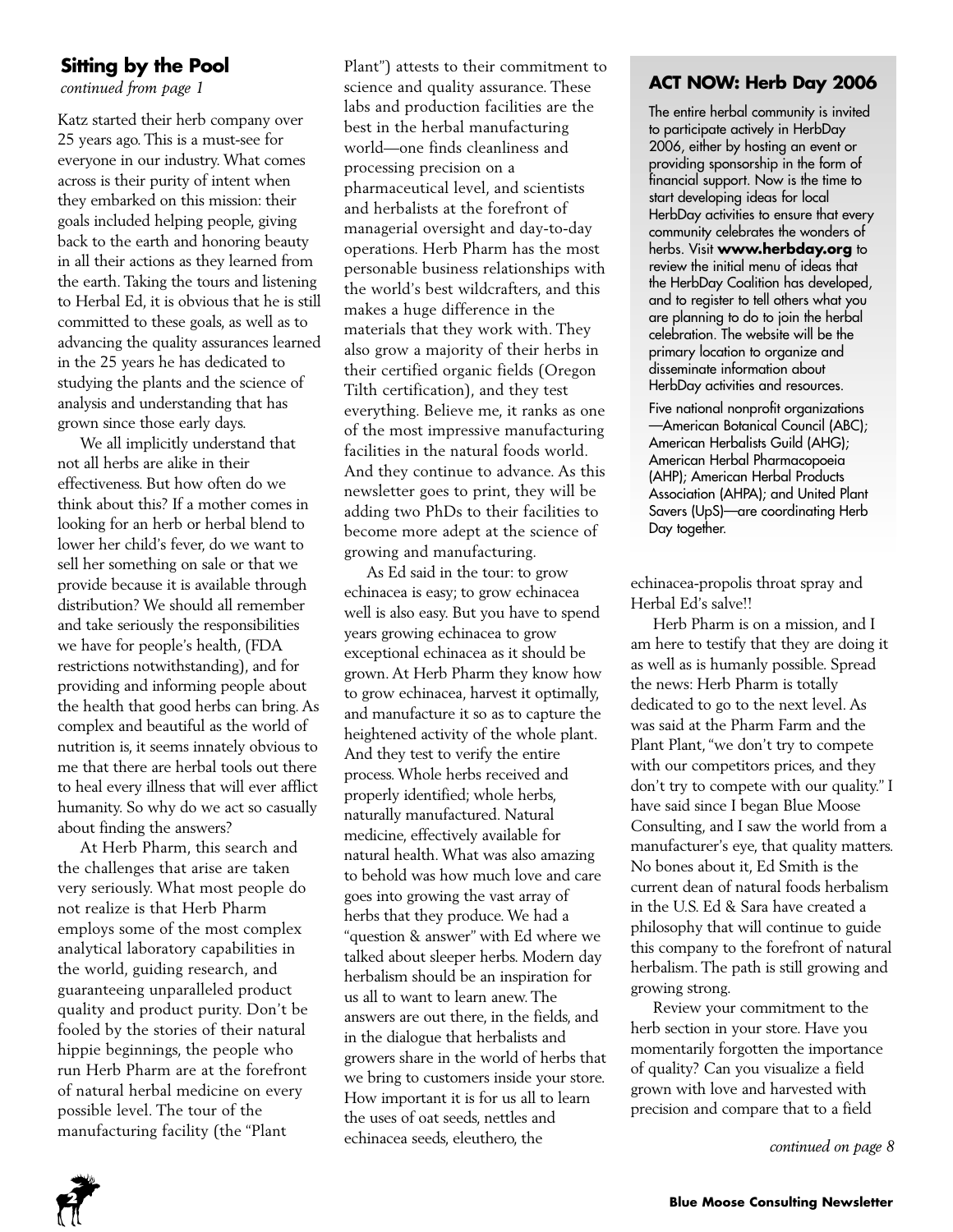

## **September Promotion 15% OFF Brain & Heart Products**

Brain & Memory Tonic™ Cayenne liquid extract Ginkgo liquid extract Hawthorn Blend liquid extract Healthy Heart Tonic™ Healthy Veins Tonic™ Olive Leaf liquid extract Warming Circulation Tonic<sup>™</sup>

Endcap ideas. Stock a few of these sale items in an Herb Pharm "Herbal Extract Pak"' and stock a nice supply of these bottles around the display, advertising the perfect backpack health kit: brain (Brain & Memory and Ginkgo), muscle and workout (Warming Circulation Tonic, Healthy Veins and Healthy Heart) and immune system support (Olive Leaf extract). Show you understand the student lifestyle, and they will dig the extract paks!!

Not represented by BMC in NJ



## **MANUFACTURER OF THE YEAR BLUEBONNET NUTRITION**

15 years strong, quality unsurpassed, and a consistent loyalty to the natural foods independent retailer that defines once again what a healthy relationship should be between manufacturer and retailer.

**Manufacturer of the Year 2006.** That should tell you something. *Vitamin Retailer* magazine decided to have its first ever manufacturer of the year (after 13 years service themselves to the industry) and *Bluebonnet* was the easy favorite. They have had quite a few amazing years: with their manufacturing expansion, their stateof-the-art analytical labs, their uncompromising quality exemplified by their commitment to kosher certification, their hosting of the NNFA retailer retreat at their facilities this year and the tremendous respect they have gained from raw material suppliers and competitors alike with their quality, honesty and character.

Anyone in their right mind would realize that **Bluebonnet** is the next generation of natural foods leadership. Read the article, listen to the marketplace—Bluebonnet can and should be the lead brand in your store: *quality* means customer results and loyalty means available only through health food stores.

*Congratulations Bluebonnet Nutrition!! from Blue Moose Consulting*



**NORDIC NATURALS** 

*Take some time to relax… Reduce Stress & Improve Your Mood*

# **September Promotion 15% OFF**<br>• 01743 DHA Formula 90ct

- 01743 DHA Formula 90ct
- Arctic-D Cod Liver Oil 8 oz Lemon

*Buy-in period ends Sept 23* 

*Nordic Naturals* provides the best sales tools and educational materials I have ever seen in my 25 years in this industry. They have mastered marketing as well as manufacturing. Take stock of all your Nordic Naturals sales materials, and ask what is new—and make sure they send you plenty with your next order. Nordic Naturals continues to redefine the fish oil market—making it more accountable, more natural, more healthful, tasty and clean.

# NEWION<br>homeopathics

Always safe, always effective.

#### **SEPTEMBER PROMOTION 20% OFF THE FOLLOWING:**

**#35 The Blues #32 Stage Fright**

**#41 Eye Irritation #55 Pollen & Weed**

*Must ask for discount at time of order. Cannot be combined with any other discounts.* 

#### **Website Training Incentive at www.newtonlabs.net !**

Newton Labs will give a \$10 credit for each \$100 order for each employee who completes an on-line training and sends in the reviews (up to 7 employees per store maximum \$70 for \$700 order or combination of smaller orders). Ask your Blue Moose Rep for details.

## **FALL RETAILER CERTIFICATION IN HOMEOPATHY**

CLASSES September 15 and 16, 2006 in Conyers, Georgia. Ask your Blue Moose Rep for details

Act now if you want to get a thorough training in homeopathy for you or someone in your store.

Not represented by BMC in NJ and parts of PA Not represented by BMC in NC, WV

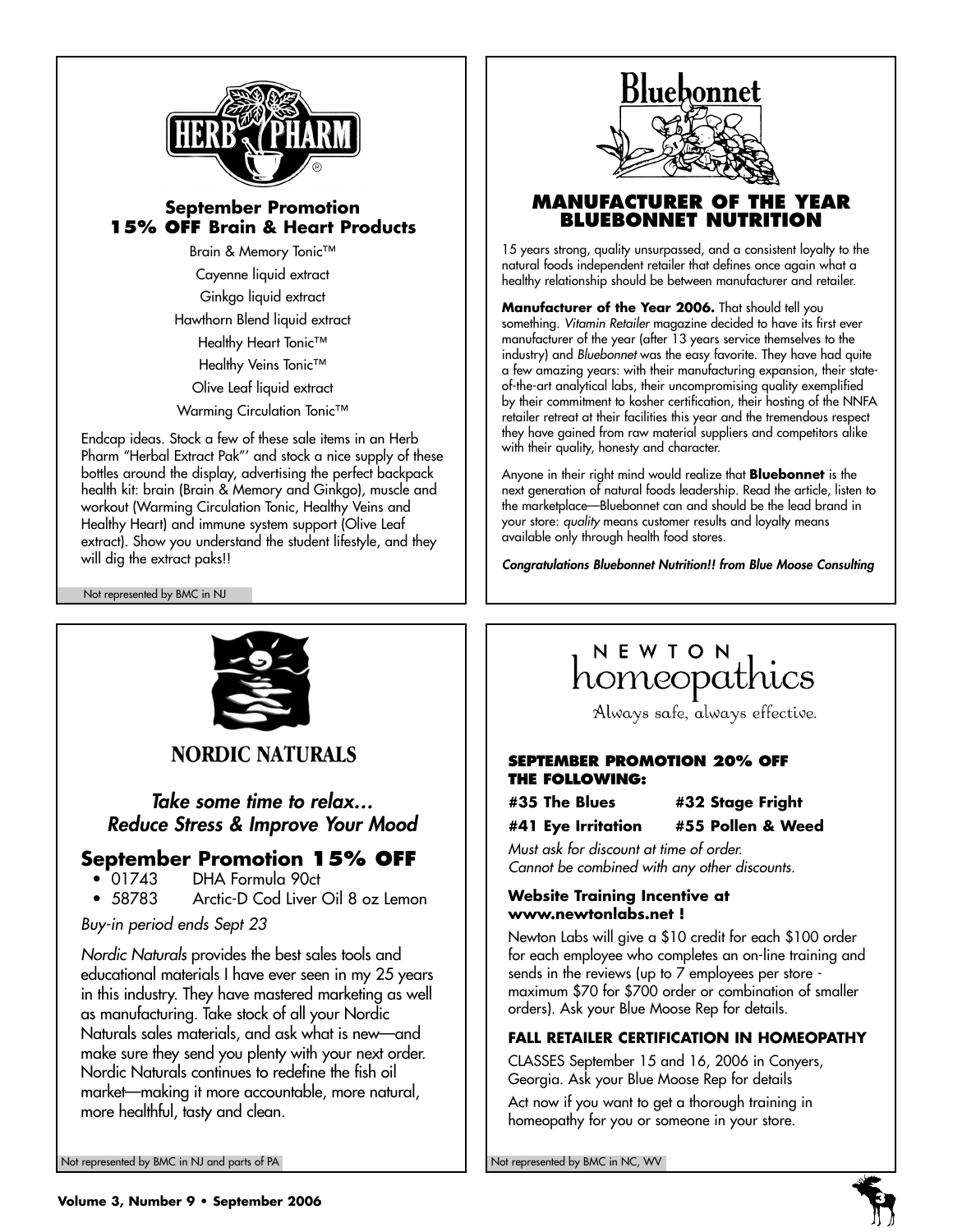

*The Essence of Well-Being®*

#### *Attractive to young and old!!* **AROMALAND'S CERAMIC LAMPS**

#### **Students beginning to burn the candle at both ends?**

Aromatherapy is an excellent growth area in our industry and AromaLand has something unique and really HOT—ceramic aromatherapy lamps that are MADE in the USA. Priced to sell, these products are a staple for every store.

#### **Don't underestimate the love affair the elderly have with candles and aromatherapy.**

Maybe there is something to the subtle healing that aromatherapy brings, and no gift pleases more than a few quality essential oils and a ceramic lamp. Place near the cash register and sell a few a week.



Have you been hearing people talk about how their body care section sales improve after they offer the "total package of hair and skin care" with Bass Brushes and Hair Doc bath & body tools?

Stores grow when they increase their category selection. As the Fall & Winter sales period begins, find the space to offer the industry's best combs, brushes, bath tools and body care equipment. Ask your BMC rep to go through the Bass Brush catalogue with you and you will see that they have a complete selection to outfit your store with the products that your consumers will love!!

Not represented by BMC in NC, NJ, PA



## **Good Products take on a life of their own.**

**Dr Ohhira's Probiotics Soap** is being promoted and sold with great success by stores working without BMC prompting. Store buyers see the need for a highquality probiotics soap (with seaweed) for the many skin complaints they see. And customer response to this product has already been consistently fantastic. When stores are ordering 6-12 soaps per month, it becomes apparent that this soap is a product that many people need to know about.



# **Particle size Matters!!**

Silver can be very effective in many therapies for the body, but not all silver is the same. The smaller the particle size, the larger the percentage of surface area of the silver is exposed which allows the silver to be more effective. Silver preparations that are under 5 nanometers are ideal as they act more effectively and are handled by the body, especially the liver, more easily.

Sovereign Silver's hydrosol products are manufactured to have the smallest particle size of any silver on the market. As the winter season approaches and school gets back in session, give shelf prominence to Sovereign Silver and see the sales that result when you alert your clientele to the varied and dynamic applications that a silver hydrosol has for overall health.

Not represented by BMC in NC, SC Not represented by BMC in NC, SC



# *September Promotion*

# **25% OFF Amazonia Preciosa shampoo line**

All Amazonia Preciosa shampoos, conditioners, and hair masks.

These shampoos have the BMC seal of approval as "the best ever"

*Direct orders only*



# **September promotion 20% OFF**

**Yeast Rescue® Spray**

# **Yeast Rescue® Natural Soap Soother**

*Direct orders only*

…a major store in Maryland told me today that they are selling these products by the 18s now and that they cannot keep the products in. While they are developing a massive clientele for a product that works, I ask you—are you promoting the **Well-in-Hand Yeast Rescue** products?

CERTIFIED (W)

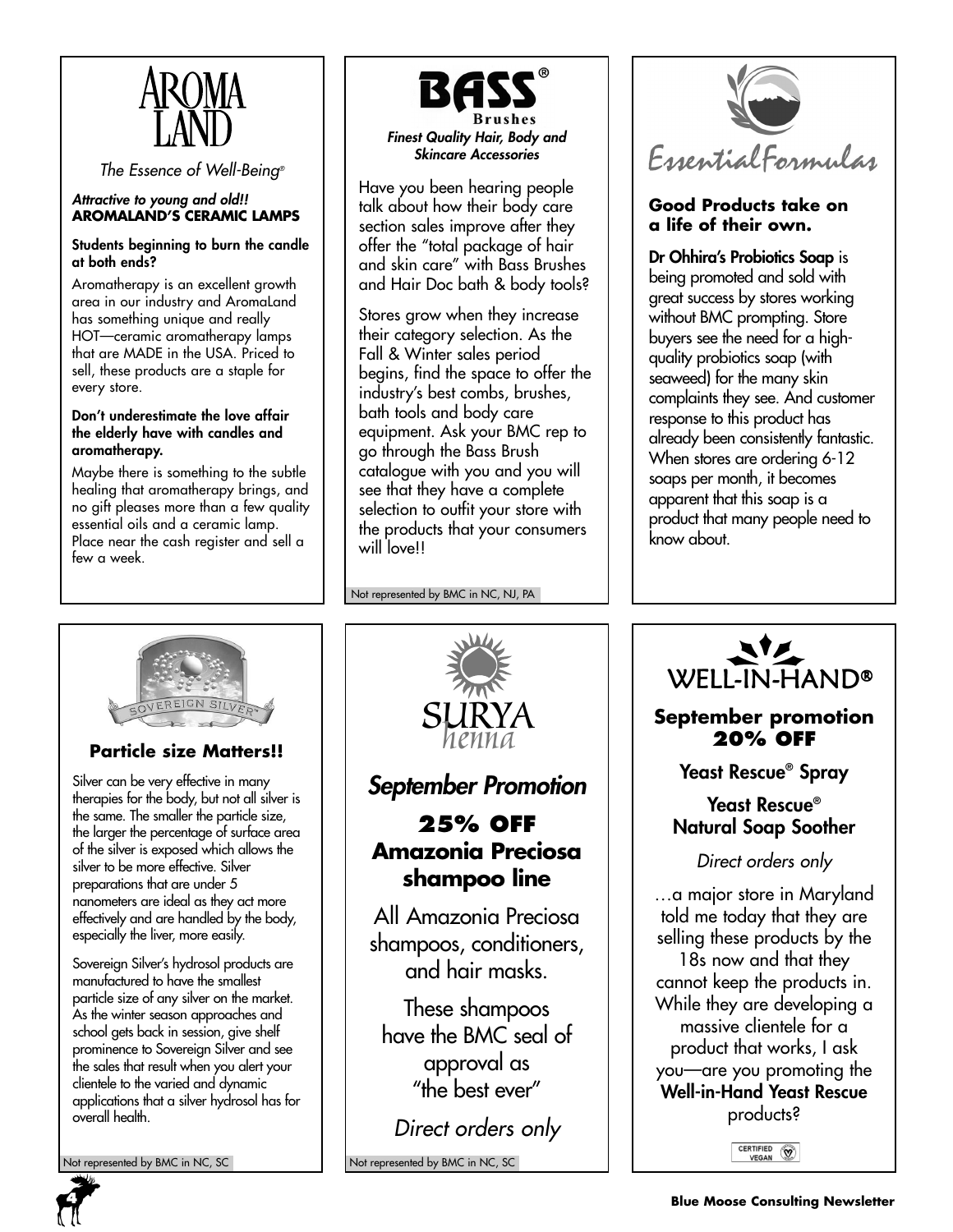

*"The Royal Flush" Featuring The King of Clean Living, LiverCare*® *and His Royal Court, Hemocare*®*, Andrographis, Neem and Triphala!*

Buy any combination of the above products and receive the following discounts

**Buy 15 products**, get **7% OFF** Formulas®, **3% OFF** Pure Herbs

**Buy 25 products,** get **15% OFF** Formulas®, **5% OFF** Pure Herbs

**Buy 50 products**, get **25% OFF** Formulas®, **10% OFF** Pure Herbs

**Buy 100 products**, get **30% OFF** Formulas®, **17% OFF** Pure Herbs

MONTHLY TELECONFERENCE TRAINING *Tuesday, September 26 & Wednesday, September 27*

#### **Learn to play THE ROYAL FLUSH** featuring the worldwide best-seller LiverCare® and products you really must learn... HemoCare®, Andrographis, Neem & Triphala

**Warning: Juvo sales are**

Enough people have tried Juvo and liked it and now they are asking for it by name. It is not too late to join the

**Order a case today and receive:**

Add Juvo to your green foods section today, or place it by the produce case, as these freeze-dried greens, grains, beans, herbs, seaweeds and mushrooms exemplify what whole foods are all about. Juvo is in a class by itself: the perfect meal replacement.

*Ask your BMC rep for details*

Not represented by BMC in PA, NJ

**taking off**

Juvo revolution!

*September promotion*

• 15% discount • Free floor display Free UPS shipping • Free brochures • Free shaker cups



**Health Education & Health Products & Aloe Vera** 

# **Aloe Life Skin Gel & Acne**

**Why does Aloe Vera help with skin problems?** Topically the yellow sap found in mature plants fights infection on contact with the naturally occurring Saponins found in the plant. This compound also keeps staph and other bacterial, viral and fungus organisms from causing further infection and irritation. Aloe's yellow sap also contains natural anti-inflammatory agents that aid tissue repair

**Many people refer to Aloe Vera as a moisturizer, is this correct?** Actually, No. An undiluted aloe vera maintains an acidic pH, and is found to be astringent. This is why the Aloe Skin Gel is best used after washing the skin. Afterwards, it would be most beneficial to apply a good moisturizer like Aloe Life's refreshing lightly scented Face & Body Lotion to nourish and moisturized the skin for complete skin renewal.

**Acne scars can take years to improve: will Aloe Vera help?** Yes and much faster than you might imagine. Even older scars will respond to a quality Skin Gel that contains naturally existing growth factors called gibberellins. These are found in Aloe Life's products and research has show that gibberellins stimulate new cell growth on contact.

**Will drinking a quality Aloe Life juice help with overall skin health?** Yes definitely. Taken before meals, aloe will increase essential fatty acid and mineral absorption, including Zinc, Calcium and Magnesium. Proper nutritional absorption is so important for both the maintenance and repair of healthy skin.

# **MushroomScience**®

#### **Entering Immune Health Season**

While most stores know and understand the veracity of mushroom supplementation for every type of immune system disorder, they hesitate to promote mushroom products for three reasons:

- 1. They have not had great sales with mushroom products before because They do not know how mushrooms
- work or how to promote them because 3. They have not been introduced to the
- most accurately manufactured and scientifically valid mushroom company until now.

Welcome Mushroom Science products into your store this Fall and re-dedicate yourselves to learning about how fantastic mushrooms can be for immune system activation, moderation and strengthening. Mushroom can be a profitable base for sales for your immune category for years to come, if you promote the quality found only in Mushroom Science. Learn, understand and educate polysaccharides and beta glucans—the future of nutritional support for the immune system.

#### **OCTOBER SALES PROMOTIONS • Cordyceps caps**

- **Maitake**
- **Reishi Caps**
- 

Mix and Match for 12 bottles total and receive **20% OFF**

*Available through your BMC reps only*



Sneezing occurs during *hayfever season* and during *cold & flu season*

So, start double-stocking these inhalers: one of the most consistently successful selling products in the natural foods industry.

## **September Promotion 10% OFF Olbas INHALERS**

## **Box of 12 w/free display – \$32.08**

*Free shipping, no minimums!*

The best thing about buying direct is that Olbas will supply you with samples of the pastilles and the essential oils. Olbas also has posters that you can ask for that are great for the front windows as we enter "the season."

# **PERFECT® ORGANICS**

# **Reward Your Skin**

*Your store should provide total health Organic on the inside, Organic on the outside*

Perfect Organics has the highest percentage of organic ingredients in a body care line today



Not represented by BMC in PA, NJ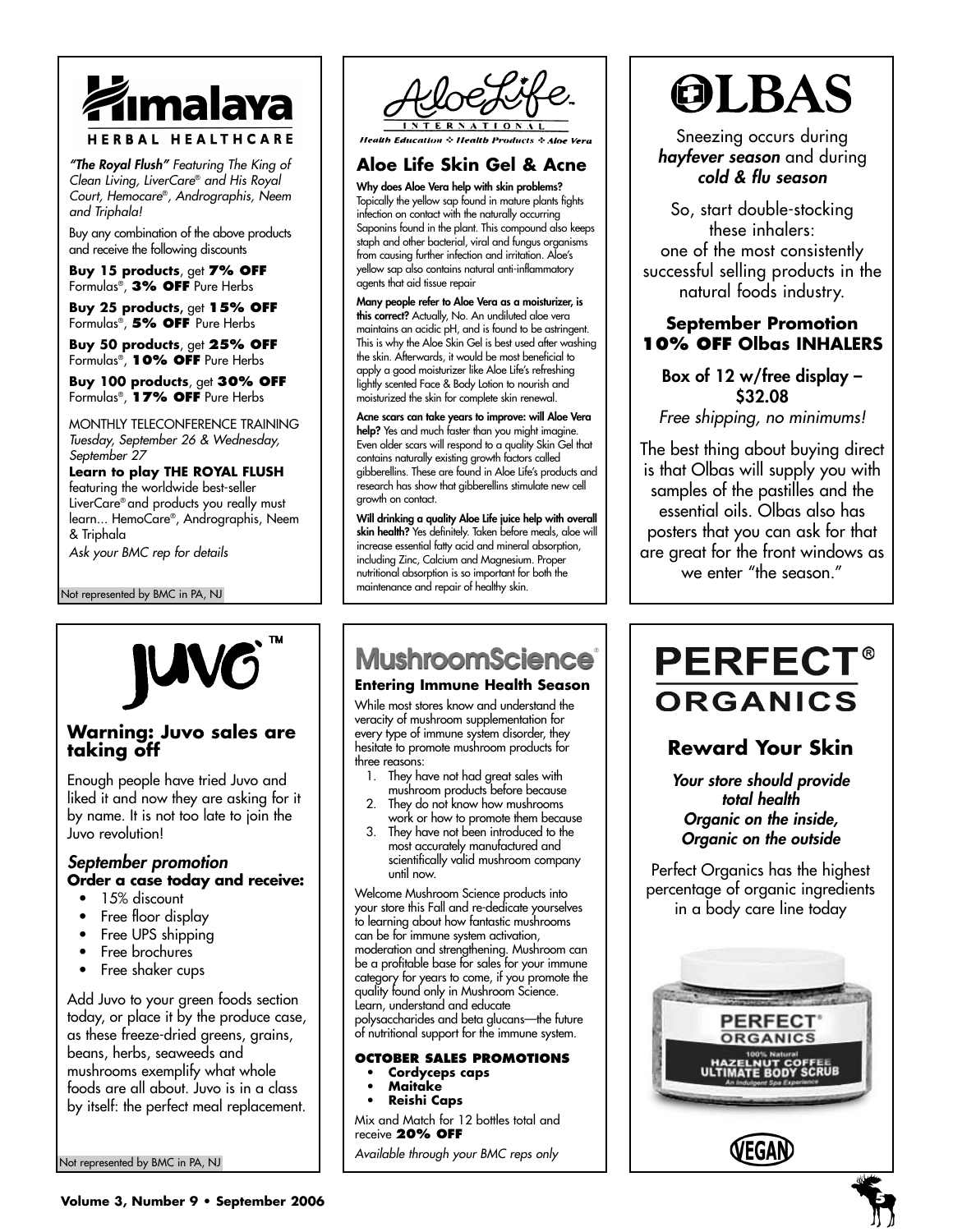# **Teaching Yourself**

*continued from page 1*

Most of us will find that we have settled into one buying pattern and that we approach every activity in the same manner. This may be counterproductive.

As we approach the Fall-Winter sales season, it may be a good time to look at your buying behavior and see if new habits can be learned, new ideas explored, and old habits that may have fit an earlier marketplace reality adjusted to better serve your store in the present.

There are no "perfect systems" that someone else can teach you. We all know that our patterns are the result of our own natural selection: we adapt to the deals that are offered, and the goals to be obtained with the money available, and the time allotted to focus on the important actions of buying and selling. But are we habitually buying based upon outdated (or even inefficient) assumptions? Are there nuances present that we can take advantage of to eke precious profit out of the order habits we currently employ? It is through creative self-analysis that we can make ourselves better, and our businesses more profitable. So take the advice and monitor your habits for the next month: what you may observe could bring the cash for that store improvement, that new employee or that week away that you have been promising yourself for far too long.

Let's make an assumption that I think most of us would agree is true: the industry has changed dramatically in the past few years. Distribution has become a hindrance rather than a benefit, we have gone past the fat-days of good deals and now can see that the deep discounting hurt much of our industry. The internet and the massmarket intrusions have affected our businesses and many companies are now catering to those market sectors as opposed to serving the mainstream natural foods market.

#### **THE BEST**

*This new section highlights BMC products that are simply the best in their category, best on the market, best for returning sales.*

#### **Aloe Life aloe healing skin gel and Natural Immunogenics Sovereign Silver**

These products travel with Michael wherever he goes: "These two products can get you through anything"*—MPH* Are you putting these in every customer's hands?



The way we approach buying a best-seller is usually different from the way we buy the special items that are slower-movers. Even here, we probably have rote patterns of behavior: twelves of certain items every time it is on sale; threes of an item that moves in a three month period. "Sales" can be a time to expand those decisions into something exciting. Jumping to 24s or 36s may seem irresponsible to our trained minds, but careful decisionmaking and a commitment to proper merchandising and marketing could take a product to a whole new level in your store. Every month or two, you should be courageous enough to experiment with items you trust and know have merit to promote, and see how the push works—learning as you go along.

When was the last time that you thought about your philosophy on passing along discounts? For many stores, I think that we all can admit,

the policy of passing along discounts has been superseded by the need to have that extra profit necessary to make ends meet as the competition has gotten tighter. A few comments here: First, it is always good to remember that the bigger competitors have been passing along those discounts (with many internet-only companies having little overhead, less investment in personnel and the ability to ship free). So when you pocket a high percentage of your discounts, rather than passing them along, you are making yourself vulnerable to a big issue, one that has controlled the decision-making for too many of the customers who turn to us for health solutions. Look at how you approach this issue. Are you communicating through your actions an interest in saving money for your customers? As long as they see effort, they have less of a reason to create a negative impression. For that reason, I strongly urge all stores to do the extra work, and use the available materials and the signage from manufacturers who spend the extra money to provide these marketing tools—and decorate your store with statements that "sales" are an aspect of your business that you take seriously.

Making your own sale programs is also creative. Highlight sale items you believe in, and that your customers love. Get your employees involved (create a bonus structure if the store sells 44 or 144 of a sale item in one month's time), and show enthusiasm for the items you highlight. Endcaps were made for you to promote things in volume—so re-explore your commitment.

The truth is that the smarter manufacturers have cut back (or, shall we say, moderated) the amount of discounting that they offer. That is because their profits sunk after this illogical over-discounting policy. Any company will tell you that if they are being candid. Most companies are now offering moderate sales in lieu of price increases (thanks fuel costs!!), or are

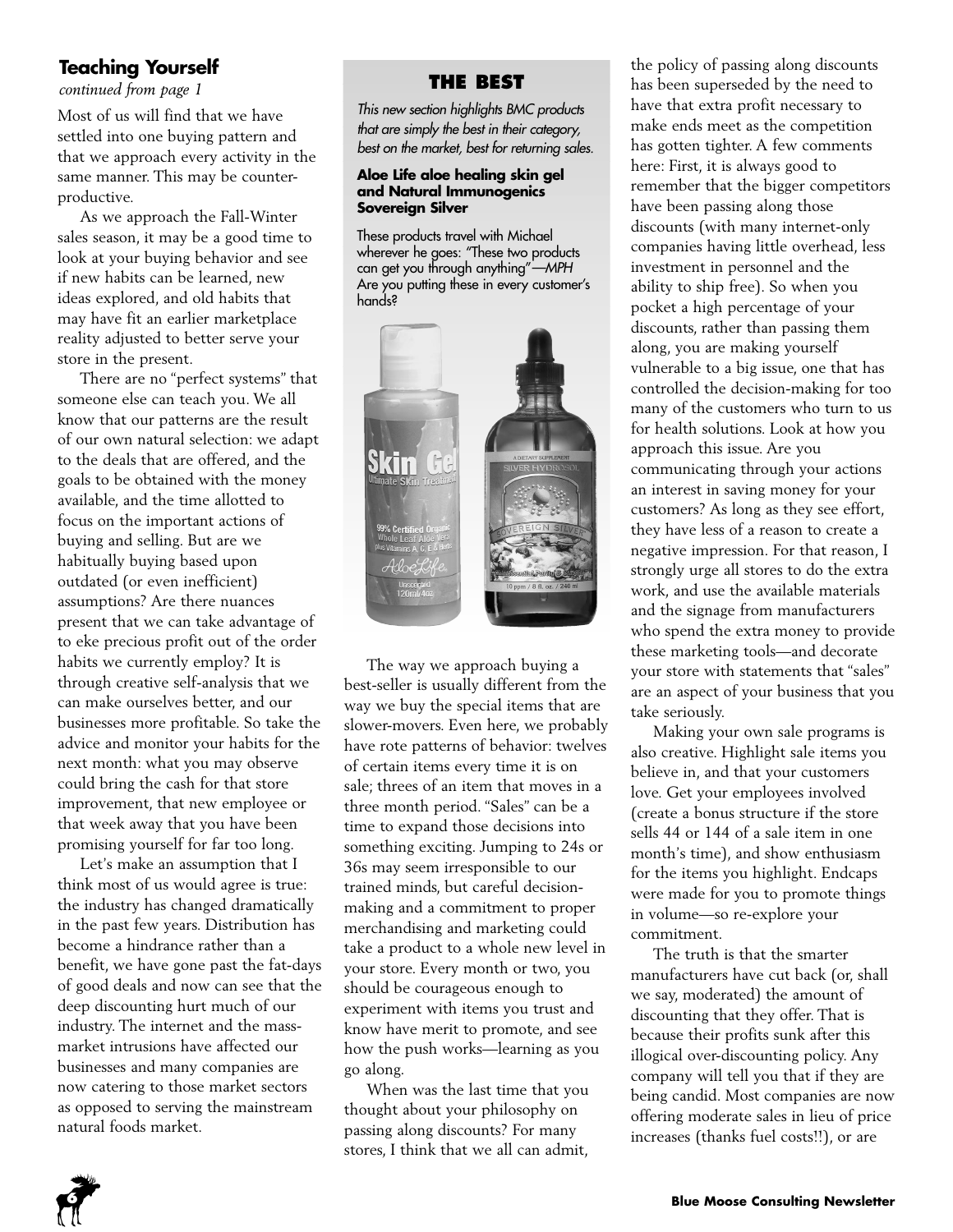choosing to invest in marketing materials, demos, or things where the monetary extension is improving their bottom line. Smart business once again prevailing. So, how do you respond to this reality (especially when warehouse companies are willing to sell things like supplements with a 15% profit margin)?

Again, I would suggest that you look at how you are buying. Have your patterns changed at all in the past three+ years? Many of the more progressive stores have begun adjusting, with as many strategies as there are creative minds to respond to these outside indicators. Think about the function of those adaptogens we are always talking about!!

One important thing that we all need to do is pay more attention to the deals that are presented to us. Blue Moose Consulting (BMC) helps you by sending this newsletter, along with a one-page monthly sales fax sheet which we create with the intention of giving you the tools to buy on sale. Many companies spend endless hours trying to find ways to communicate to you their sales—how are you cataloguing, monitoring, and utilizing them?

When I was in retail, I kept all my sales flyers together, and at the beginning of every month, I burned the midnight oil checking and crossreferencing sales to see what I could best offer my customers. Is your system optimally efficient? This is a necessary, cyclical review that will make your margins work with your purchase patterns for the month and will force you to choose which items you want to highlight that month.

The questions remain as to what discount percentages you want to get your customers accustomed to. It would be imprudent to give away the shop (only coops are built on the notion of passing along all the savings). A balanced approach would be to pick a few winners to discount heavily (2-5 items per month at 25% off is attractive enough to draw anyone into your store or to see your newsletter monthly), and to add another 10+ items at 15-20% off and likewise promote items regularly at 10% off. This moderate discounting will get people to appreciate once again that a 10% off discount has merit. These sales should be in addition to any EDLP (every-day low

#### **TESTIMONIALS COUNT**

**Perfect Organics Citrus Fresh Body Wash**—On a whim I bought your Citrus Fresh Body Wash…[at a] Whole Foods Market when it was being "demo'd" by one of your reps. With the exception of Dr. Hauschka facial and body moisturizers, I'd never really found "natural" body products that I've liked. I was also a bit skeptical when the rep said I only needed a small amount and then had to keep lathering it up. Therefore, my expectations weren't very high when I tried it out in the shower that evening. Wow—was I pleasantly surprised! The product is very gentle, leaves our skin clean and soft, and has proven to be a great shaving gel. A little does go a long way! I haven't used it as a bath soak yet, but plan to do so in the future. Suffice it to say, since that day about two months ago, the Olay Body Wash (the previous favorite) in my shower has gone largely unused. Both of my daughters love the product as well, though my 8 year old leans toward the Vanilla Mint. We're now on our third bottle of Citrus Fresh and my husband and son now have begun using it as well!

FYI—I'm 45 years old and this is only the second time that I've ever written a company to express an opinion about a product! It was such a pleasant surprise that I had to let you know how much we love your body wash.

*Sincerely, NS, MD*

# **"WE ARE HEALTH FOOD PEOPLE" Ed Smith** *Founder, Herb Pharm*



Ed Smith, popularly known as "Herbal Ed," has been working as a medical herbalist for 30 years and is founder and owner of Herb Pharm, an organic herb farm and herbal extract company located in Williams, Oregon.

Ed is an internationally respected teacher and lecturer on herbs and herbal healthcare, and appears at many herbal gatherings, symposiums and expositions throughout the world. His work and teachings incorporate old-world herbal folk wisdom with modern herbal science, and also express his love for Nature and her healing plants.

In his constant search for herbal knowledge, Ed travels frequently throughout North America, Latin America, Europe, Africa, Asia, and the South Pacific, seeking out medicinal herbs and information about their health-promoting powers. It is this

worldly perspective, his integration of old and new herbal knowledge, and his vast herbal experience that make Ed such a highly respected herbal resource.

For more information about Ed Smith and his work, go to www.herbaled.org. Here you will find an electronic copy of the *Therapeutic Herb Manual,* streaming audio of Ed's lectures and interviews, photos, and written educational articles and news about medicinal herbs and herbal healthcare.

prices) that you may strategize to draw customers into your store.

These ideas mean more work every month, but they create an environment where there is a vitality to your sales program that excites consumers and keeps people interested in what you are doing every month.

Look for a further discussion on this important issue, other ideas that may have you rethinking your positions on sales and buying will arrive in the November issue of the BMC newsletter. Our October promotional energies will focus on the Baltimore trade show co-sponsored by the NNFA East and Expo East. Until then, enjoy the introspection and the evaluation of your sales programs. Go to the show October 4-7, talk to fellow retailers and always feel free to talk to Michael or any BMC rep about the possibilities discussed above.  $\odot$